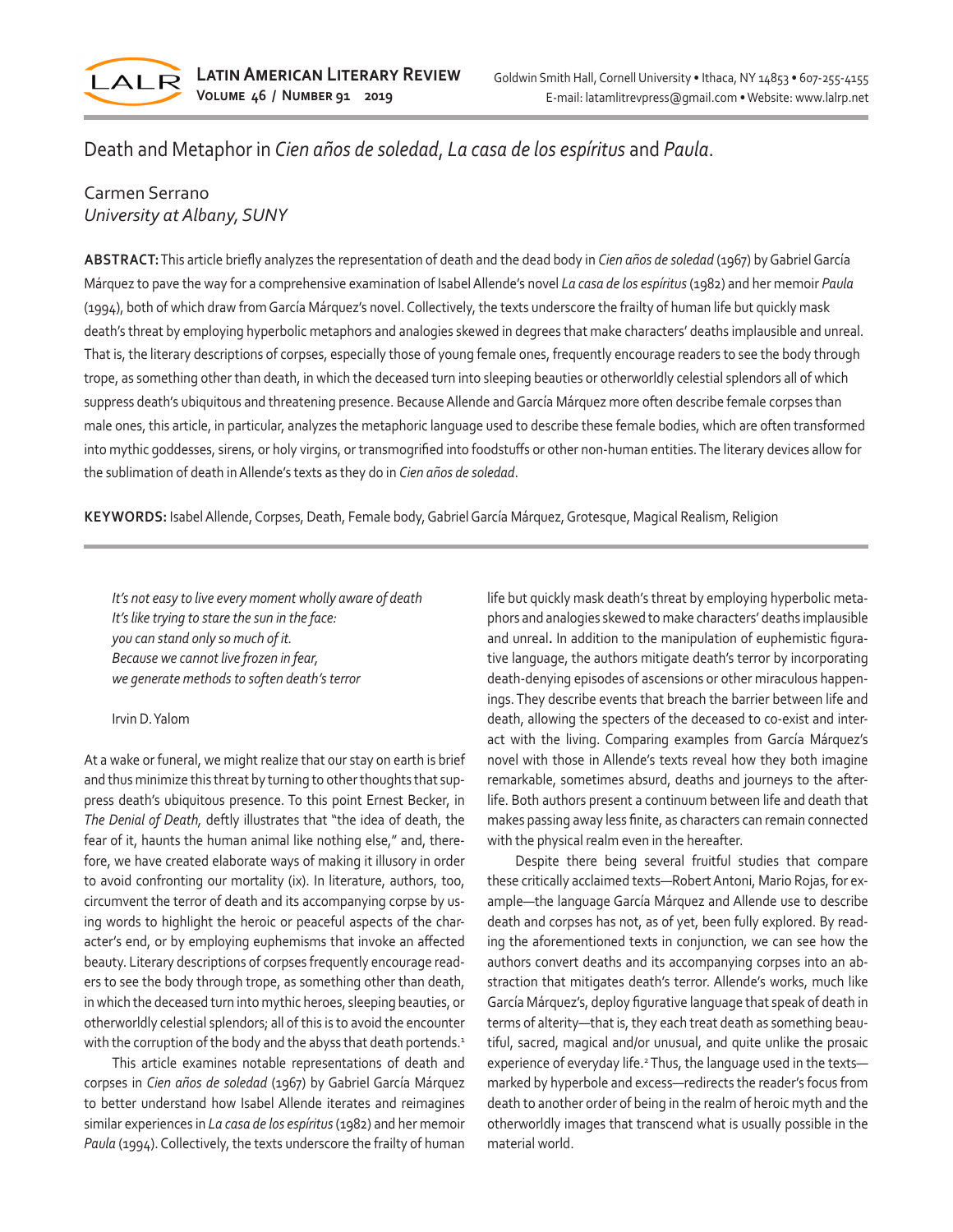With respect to the nineteenth century, Philippe Ariès, in *The Hour of Our Death,* spotlights how artists often veil death with notions of beauty. Thus, the corpse no longer represents mortality or something to be feared, but instead is turned into an aestheticized illusion. As Ariès states, "Death is concealing itself under the mask of beauty" (473). The use of the corpse to denote art and beauty is not limited to the nineteenth century but continues to operate as a common and appealing trope across literary genres. In the texts examined here, the authors turn away from the corpse and the gloominess it might represent and evoke something other than death. García Márquez and Allende at times conceal death under a mask of beauty and wonder, but they also employ other literary devices that make death vanish from view. This rearticulating of death into realms inspired by legends, illusion and/or art, functions also to minimize death's terror and threat.

*Cieñ años de soledad* and *La casa de los espíritus* are similar in that wars, coups, and civil unrest play pivotal roles in the unfolding of the plot. Many die during the course of each novel. However, while the texts contain many corpses, they are discursively constructed in such a manner that softens death's terror by turning to myth, miracles, and even humor to impede death from disturbing life. This slight of hand arguably saves readers from being subsumed by the heaviness that mortality and its accompanying corpses brings.

García Márquez and Allende are drawn to death and corpses, but then attempt to confront mortality by creating moments that prevent the abysmal from eclipsing life. The authors employ deathdenying events whereby the borders between life and death become blurred, thus making the end to life more illusive: In *Cien años de soledad,* the gypsy Melquiades returns from the dead, Prudencio's ghost visits the Buendías, while Remedios, *la bella* ascends to heaven. Yet these marvelous departures and deaths are not necessarily fear instilling, but rather humorous, absurd, or otherwise unreal, thus making deaths and corpses less daunting.

Remedios, *la bella*, who certainly has the youth and beauty that would provoke despair if she were to die an usual death, has an almost divine end, which is presented amusingly. García Márquez dedicates several pages and many hyperbolic words to describe her otherworldly beauty. While privately the Buendías see that Remedios is feeble minded, odd, and obsessed with her own feces, others perceive her as an angelic and ominous creature. We learn she is so beautiful that men lose all self-control, become crazed, and even plunge to their deaths after catching a glimpse of her lovely face. Yet the author does not destroy this extraordinary beauty by giving her a common death. García Márquez imagines her end in terms of alterity and the sacred: winds sweep her into heavens where she disappears, never to be seen again. And this marvelous departure from the earthly realm spares the young and most beautiful woman from experiencing bodily decay. In this way, this death is the maximum representation of the negation of death, because the young virgin does not actually die. Her physical body remains intact as she is swept into the heavens, to eternity.

Remedios, through various literary devices, is allowed to outshine death and avoid decay altogether. Her end parodies that of the biblical and traditional accounts of the prophet Elijah and the Assumption of Mary. Catholic tradition states that the Virgin Mary did not die but rather ascended to heaven. That is, the Virgin Mary's physical departure, or miraculous abduction, is not described in fatal terms at all. By evoking the Assumption of Mary, García Márquez implicitly likens Remedios to Catholicism's most venerated female figure, in which both live eternally. Her physical body and soul will live forever, unlike prosaic deaths, where the body decomposes. Yet this ascension is treated humorously as well, and hardly evokes a divine awakening or salvation as would be expected in a Christian version. Furthermore, there is no transformative moment experienced by the family or the town as a result of her magical ascension; events continue as if nothing happened. Most importantly, by comingling humor and the divine, Remedios's heavenly and absurd departure spares the reader from imagining real mortality. The female beauty is saved from becoming a cadaver, turning into dust, into nothing.

The descriptions of a character's final days are comical in other instances too, as in the case of Ursula, the metaphoric mother and Eve of the town of Macondo, in which *Cien años* takes place. Ursula is the vessel of the Buendía family history; she is the one who prays for her family, and the one who warns them of the curse―marrying within the familial bloodlines will produce children with pig's tails. Gene H. Bell-Villada suggests Ursula is an almost heroic figure whose "unflagging energy and 'invincible heart' help keep the family a going concern" (42-43). The loss of a woman of such status would seem significant, but as she reaches her final days, Ursula is described as less than human. García Márquez employs absurdity and humor that minimizes the tragic death of the matriarch. As Ursula's death approaches, she is described as a food-thing, a fetus, a doll, a mummy, a cherry raisin, a monkey, and even a cricket. The language transforms her from person into "thing" echoing what Henri Bergson's says in *Laughter: An Essay on the Meaning of Comic*: "[W]e laugh every time a person gives us the impression of being a thing" (58). The oxymoronic words in the following passage describe the transformation of Ursula's fading body:

Poco a poco se fue reduciendo, fetizándose, momificándose en vida, hasta el punto de que en sus últimos meses era una ciruela pasa perdida dentro del camisón, y el brazo siempre alzado terminó por parecer la pata de una marimonda. Parecía una anciana recién nacida. (463)

Little by little she was shrinking, turning into a fetus, becoming mummified in life to the point that in her last months she was a cherry raisin lost inside of her nightgown, and the arm that she always kept raised looked like the paw of a marimonda monkey…. She look[ed] like a newborn old woman. (348)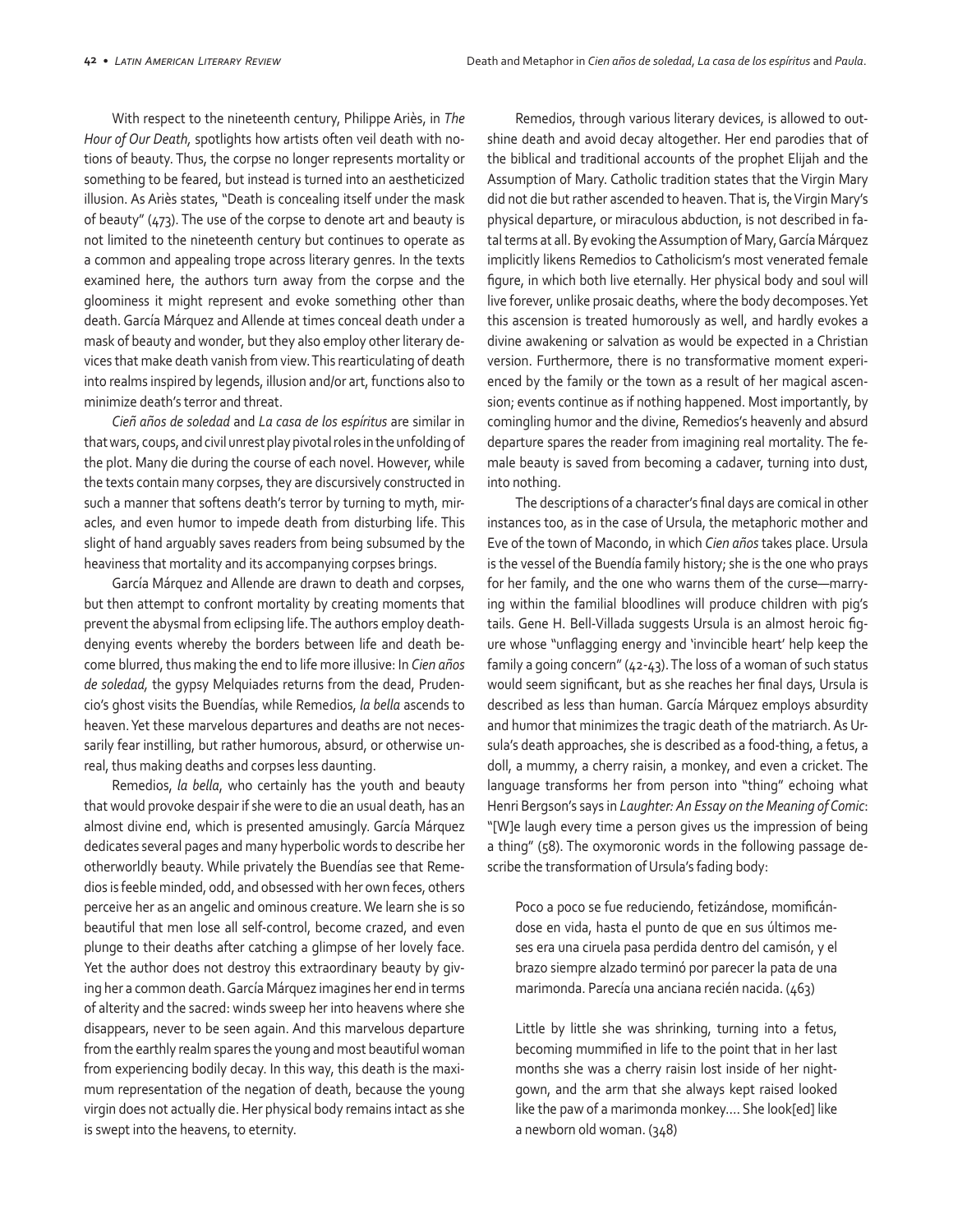The narrator creates a confounding image of a shrinking and dehumanized body. Moreover, the people around her are amused, not despondent. Her great-grandchildren treat Ursula as a toy doll and hide her in a grain closet, where the rats might eat her (*Cien* 463). Since they can't hear her speak, they imagine that she has died just like a *grillito* or little cricket (463). What would normally be treated as a great loss to the family and its sacred connection to the past is presented as something completely absurd, unreal, and irreverent. Collectively the incongruous words both diminish Ursula's personhood and the threat embodied by death. The text suggests that she does not merit the sorrowful and despondent emotions bestowed upon those who die young. In other words, Ursula's death leaves a meaningful void in the family because she fulfilled a foundational role, but the narrator does not convey this loss.

The use of unusual adjectives to describe deaths and corpses happens throughout the novel. When Amaranta receives a visit from Death, the approach of her final days is described in the following passage: "[L]a muerte le deparó el privilegio de anunciarse con varios años de anticipación…. La muerte no le dijo cuándo se iba a morir ni si su hora estaba señalada antes que la de Rebeca, sino que le ordenó empezar a tejer su propia mortaja el próximo seis de abril (394). ["[D]eath had awarded her the privilege of announcing itself several years ahead of time…. Death did not tell her when she was going to die or whether her hour was assigned before that of Rebeca, but ordered her to begin sewing her own shroud on the next sixth of April" (284)]. Amaranta not only has enough time to sew her own death shroud, she publicizes her departure to everyone in town. Her final days are, as Arnold Penuel describes, a "theatrically-presented death" (556); so, as the word *theatrical* suggests, marked by pretense. Amaranta not only performs a type of death spectacle, she also offers to carry messages and letters to the dead in the afterlife. In older traditions death was believed to announce its arrival (Ariès 6-7). This could mean that people received some sort of divine forewarning or supernatural premonition that informed them of their passing, thus situating their end in some type of divine order, suggesting that God had called upon her soul. In this way her death does not become a fearful or tragic event but an odd performance *and* anticipated transition from one life to another.

Unlike the more elaborate prose and vocabulary García Márquez employs throughout the novel, the language to describe Amaranta's corpse is brief and unceremonious. Amaranta is like Remedios, in that she departs this earth a virgin. However, Amaranta is different in that she is a woman who has aged and lost her youthful splendor as illustrated in the following passage:

Cuando llegó a la casa, Aureliano Segundo tuvo que abrirse paso a empujones por entre la muchedumbre, para ver el cadáver de la anciana doncella, fea y de mal color, con la venda negra en la mano y envuelta en la mortaja primorosa. Estaba expuesto en la sala junto al cajón del correo. (398)

Aureliano Segundo had to push his way through the crowd to see the corpse of the aged virgin, ugly and discolored, with the black bandage on her hand and wrapped in the magnificent shroud. She was laid out in the parlor beside the box of letters. (288)

The language is plain, without the mournful tones of lengthy descriptions that might be evoked to describe the deaths of young, beautiful women in fiction. Unlike a romantic concept of death, there is no siren or holy virgin, but rather a swift acknowledgement of the body, the box of letters, and the "magnificent" shroud. The beautiful gown seems to be the only noteworthy art piece in this death scene.

The juxtaposition of incongruous adjectives transfigures deaths and corpses into something unfamiliar and strange, which happens throughout the novel. Like Amaranta, a single sentence is used to describe the first Remedios's death:

Una semana antes de la fecha fijada para la boda, la pequeña Remedios despertó a medianoche empapada en un caldo caliente que explotó en sus entrañas con una especie de eructo desgarrador, y murió tres días después envenenada por su propia sangre con un par de gemelos atravesados en el vientre. (183)

One week before the dates set for the wedding, little Remedios woke up in the middle of the night soaked in a hot broth which had exploded in her insides with a kind of tearing belch, and she died three days later, poisoned by her own blood, with a pair of twins crossed in her stomach. (89)

Mixing the comical with the morbid, her death seems to have been provoked by a tremendous belch. The commingling of the words *caldo*, *eructo*, and *explotó*, suggestive of a bad meal, describe a ridiculous and unbelievable end to life. Was this some sort of fatal indigestion or a pregnancy gone awry? Regardless, there is little poetic or melancholic treatment of her passing by the narrator and no other mention is made of her corpse in this passage. The narrator continues with the plot.3

Levity also informs José Arcadio Buendía's, Macondo's founder, superlative departure. In his old age he has lost his senses and is tied to a chestnut tree to live out his last days. This is hardly a humane manner to treat a mentally ill and ageing family member, yet the language employed to describe his final days converts his death into a less lonely and more magical transition. According to the narrator, José Arcadio Buendía is not alone under the tree. Prudencio's ghost, a man José Arcadio Buendía had killed years ago, accompanies him. Evidently, the two men, once foes, have made peace with the past and even make plans to raise roosters in the afterlife. When the patriarch Buendía finally dies, the descriptions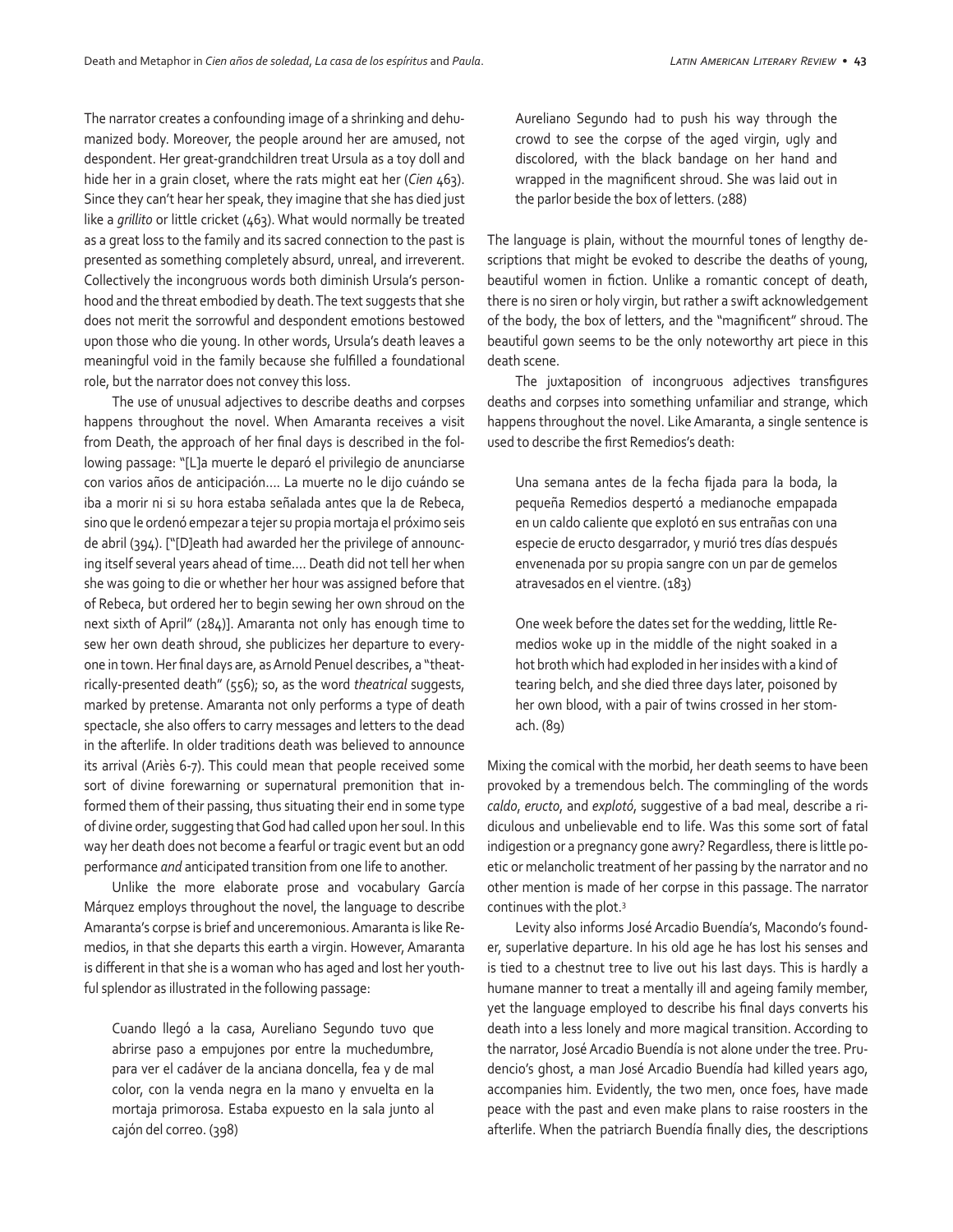emphasize the magical falling flowers and the pungent perfume that fill the landscape. Hardly any mention is made of his body, thus illustrating how corpses, both female and male, are often eclipsed by other extraordinary happenings throughout the novel. Arguably, his death is remarkable in that he knew his end was near, he had time to prepare for it, and he even enjoyed the companionship of his former enemy, now friend, Prudencio. Additionally, the magic and humor employed to describe his final days erase the tragic feelings that would usually be associated with the death of a family patriarch. The narrator's description of deaths and corpses, reveal a certain level of coolness and detachment, thus recalling Seymour Menton's characterization of the magical realist mode. This detachment and objectivity also inform Allende's text; however, there are important differences too.

#### **Allende's Deaths**

Critics have already noted that *Cien años de soledad* inspired Allende's *La casa* de *los espíritus*. Mario Rojas in "Un caleidoscopio de espejos deordernados," affirms that the "spirit" of *Cien años de soledad* consistently hovers over Allende's text and the constant mirroring of the previous text could best be described as an intratextual caleidascope (217). That is, there is a mirroring, but also a distortion of a reflected pattern. P. Gabrielle Foreman in "Past-On Stories: History and the Magical Real, Morrison and Allende on Call," illustrates how, compared to García Márquez's text, Allende both feminizes and politicizes the magical mode. Robert Antoni in "Parody or Piracy: The Relationship of 'The House of the Spirits' to 'One Hundred Years of Solitude'" argues that through the conscious and/or unconscious parodying of García Márquez's novel, Allende discovers her own language, and focalizes female voices (18). Allende employs similar language already exploited by García Márquez, which is "hyperbolic," "oxymoronic," and "crowded with metaphor" or as Antoni states, the language of magical realism (17). The obvious echoing of García-Marquez's novel has also created unease among critics as Beth Jorgensen underscores when she states that it "hardly needs mentioning that the single most commonly—and hotly debated—question for about a decade was the relationship of *Casa* to Gabriel García Márquez's *Cien años de soledad*" (130). Given the various parallels established between the texts in terms of plot and style already, the argument here particularly focuses on how literary devices allow for the sublimation of death in Allende's texts as they do in *Cien años de soledad*.

*La casa de los espíritus* conveys the Del Valle-Trueba family saga that presumably unfolds in Chile during the emerging socialist movement of the twentieth century. Whereas the historical account of the patriarch, Esteban Trueba, is linear and authoritative, the female more intimate accounts allow for various, and even contradictory, representations. The novel underscores the impossibility of giving a totalizing and purely singular description of any object of study, especially as it relates to history, and also illustrates the unfeasibility of fully and objectively articulating feelings of great loss without evoking metaphors of otherness.

García Márquez's Remedios, *la bella* is a clear model for Allende's young protagonist, Rosa, la bella. They are similar in that their remarkable beauty is described in detail and at length, yet their earthly departures differ. Here, the most beautiful woman in the novel *does* die and her corpse *is* poetically described at length. This is a noteworthy difference between the two works' rendering of analogous protagonists. García Márquez's text—which hardly treats corpses—mitigates death's terror mostly through humor and by maintaining a certain affective distance from the characters. Allende, too uses humor, but turns to metaphors of otherness to describe a young female corpse in a detailed and sustained way, that is also marked by melancholy. Unlike García Márquez's narrator, the voices here describe the death of a young heroine, Rosa, *la bella*, both as non-human object and with sober thoughtfulness that speaks to a female subjective presence.

The death of Rosa, *la bella*, Esteban Trueba's beloved, after drinking liquor laced with rat poison, conforms to the novel's complication of linear approaches to narrative. Different points of view describe the young woman's death, yet they are equally illusive. The various descriptions of the corpse, using opposing imagery, articulate the despondent feelings after a great loss, but also mask death's presence. Hyperbolic language filling several pages describes the postmortem preparation of the young heroine who has left the earthly realm tragically and too soon. The author deploys the usual repertoire of descriptions associated with female death, attributing to the corpse an otherworldly beauty, but also provides a contrasting, and seemingly more nightmarish and grotesque description. Allende converts Rosa's death into abstraction, whereby the figurative language transforms her into both a mythic goddess and dehumanized prey.

The contrasting versions of the autopsy have different moods. Whereas one purports to be objective, with erotic and melancholic undertones, the other presents a gruesome depiction of the postmortem process in which a monstrous vampire dehumanizes its victim. Both versions, nevertheless, are illusory: one a chilling and repulsive nightmare, the other an illusive dream. The contrasting metaphors articulate the severity of Rosa's premature death, which happens in the first few pages of the novel. During the autopsy the narrator employs hyperbolic metaphors that articulate both the myth and horror of the post mortem process. The two starkly opposing interpretations of the same exact event transform the body in a way that makes her death unreal. To die while young, female, and beautiful could be considered the quintessential tragic death, one that usually calls for a more extended literary treatment, as is the case in Rosa's autopsy. The way Esteban Trueba imagines her body echoes the way in which the romantics beautified, exalted, and deified death (Ariès 582-83). Considering how to describe the death of a young woman also brings to mind Poe's essay "The Philosophy of Composition." Poe states that melancholy is the ideal poetic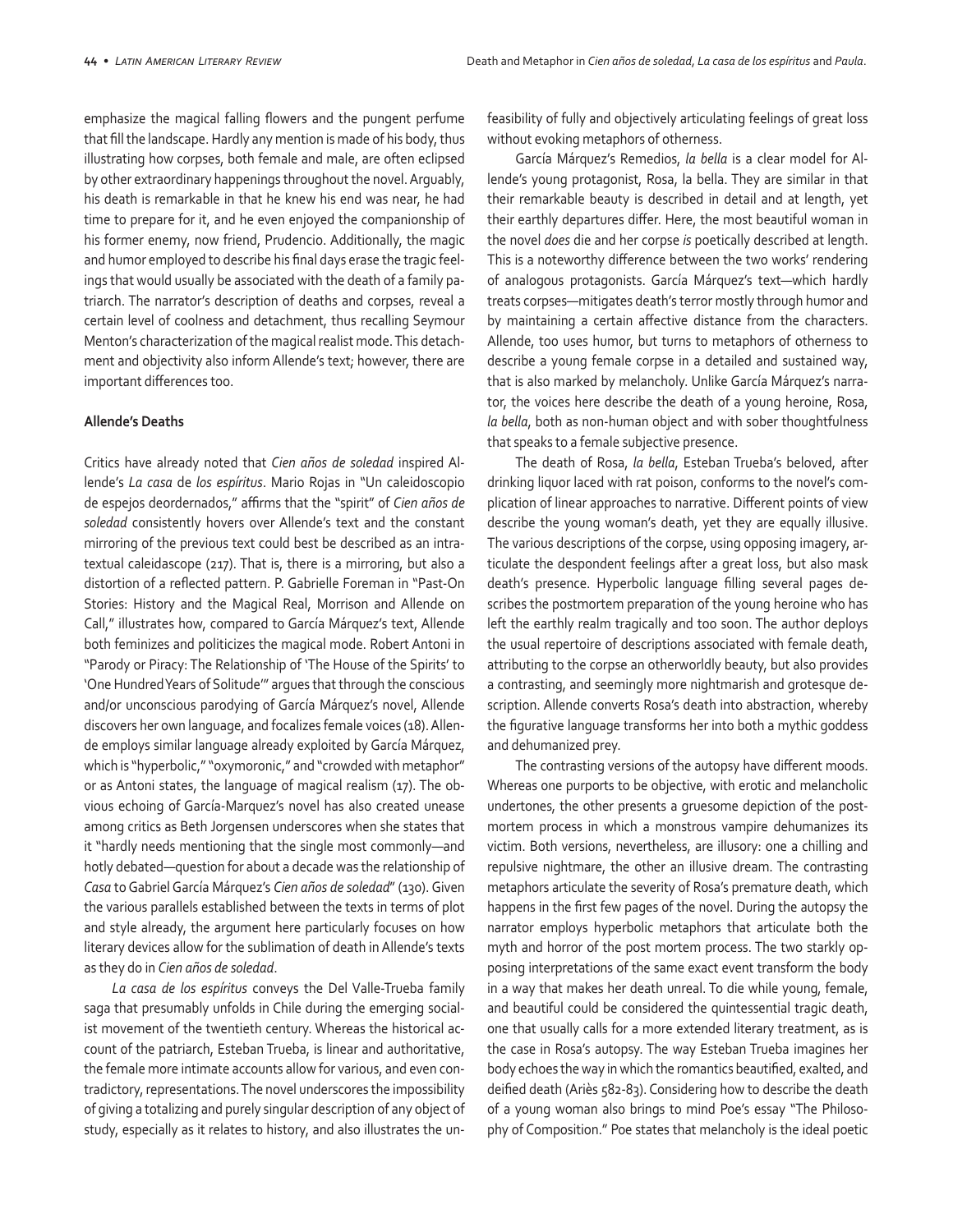tone, and the most melancholic moment is the death of a beautiful women; "when it most closely allies itself to *Beauty*: the death then of a beautiful woman is unquestionably the most poetical topic in the world, and equally is it beyond doubt that the lips best suited for such topic are those of a bereaved lover" (812). Poe's poems and short stories often focused on female death and corpses, evoking despondent feelings, terror, and melancholy associated with the death of the young woman as illustrated in his poems "Ulalume" and "Annabel Lee" and his short story "Ligeia," among others. Following a long tradition in which female corpses are transformed into poetic objects, Esteban Trueba assumes the position of bereaved lover, and he turns to poetic language to describe Rosa's body.

Rosa is the most beautiful women in the novel. In life her attributes were otherworldly: long, cascading green hair and yellow eyes. She was fairy-like. She moved as if she were flying (*La casa* 33). According to the third-person narrator, when she dies, she is more beautiful than ever (*La casa* 37). Young Esteban Trueba affirms this statement when he first sets eyes on his dead beloved. He recalls, "Allí estaba Rosa entre blancos pliegues de raso blanco en su blanco ataúd, que a los tres días de fallecida se conservaba intacta y era mil veces más bella de lo que recordaba, porque en la muerte se había transformado sutilmente en la sirena que siempre fue en secreto" (44). ["There was Rosa in the folds of the white satin lining of her white coffin still intact three days after she died, and a thousand times more beautiful than I remembered her, for in death Rosa had been subtly transformed into the mermaid she had always been in secret" (34)].<sup>4</sup> Instead of Rosa's body simply being a dead corpse, Esteban prefers to imagine her as a *sirena*, or siren—the charming and bewitching fabled virgin, such as those in the *Odyssey*. Assuming the position of bereaved lover, he turns to poetic language to describe Rosa. This is an example of how the narrator asks the reader to interpret Rosa's death figuratively. In other words, the narrator invites the reader to turn away from death and understand this event in terms of myth and poetry.

The third-person narrator's description of the postmortem examination by the doctor and his assistant reinforces the point that death increases Rosa's beauty. As the doctor prepares the body for examination, the narrator uses erotic terms, such as "Esplendorosa desnudez de sirena" (38) ["Splendid body of a mermaid" (27)]. Reference to sleep and the use of an ordinary kitchen table negate death: "Rosa durmiendo desnuda sobre el mesón de la cocina" (38) ["Rosa naked and asleep on the kitchen table" (28)], even as the reference to her nudity eroticizes her. Rosa's beauty and the beauty of death itself overwhelms the assistant: "El ayudante, demasiado emocionado por la hermosura de la muerta, no se resignaba a dejarla cosida como un saco y sugirió acomodarla un poco" (39) ["The assistant, overcome by the young girl's beauty, could not resign himself to leaving her sewn up like a jacket and suggested that they fix her up a bit" (29)]. According to the narrator, the assistant is careful to suture the body so she will look more human, rather than a sewn jacket or *saco*, which also means a 'sack' in Spanish. He dresses her and fixes her hair with great care. At the end of the autopsy, which some have interpreted as a kind of symbolic rape, the assistant prepares her for the viewing:5

En la cocina quedó Rosa en manos del ayudante, que la lavó con una esponja, quitándole las manchas de sangre, le colocó su camisa bordada para tapar el costurón que tenía desde la garganta hasta el sexo y le acomodó el cabello. Después limpió los vestigios de su trabajo. (40)

 [The Doctor] went out of the room and Rosa was left in the hands of the assistant, who wiped the bloodstains from her skin with a sponge, put her embroidered nightgown back over her chest to cover up the seam that ran from her throat all the way to her sex, and arranged her hair. Then he cleaned the mess that he and the doctor had made. (29)

The assistant covers up Rosa's corpse with an embroidered gown that hides the sewn-up destroyed body, which is another example of how beauty is used to mask death's presence. The broken corpse is reassembled, thus evoking a fantasy of wholeness and beauty. However, the narrator uses language that also undermines the female dead body trope.

Rosa's sister, Clara, experiences the autopsy in far different terms from those used by the omniscient narrator. On the night of the autopsy she sneaks out of her room and watches the process from outside through a window. To Clara the scene is nightmarish, horrific, and grotesque. When she sees her sister on the table, Clara begins to tremble from fright, underscoring the overwhelming scene. However, she also generates self-preserving language to address and subvert the terror that Rosa's corpse represents. The words used to describe what Clara sees convey distortion, the unreal, and the frightening, but as inspired by fiction. Instead of seeing this as a medical procedure or an "autopsy," she sees it as a disembowelment, as when she states that "la destriparon" (48). The ambience is "amenazante" (48), threatening, not somber as it was from the medical men's point of view. Furthermore, she describes how the family doctor "se había transformado en un vampiro gordo y oscuro como los de las ilustraciones de los libros de su tío Marcos" (49) [transformed into a dark, fat vampire just like the ones in her uncle Marcos's books (38)]. Clara filters her sister's death through the gothic images that she had previously seen in her uncle's books. Instead of the sweet and wonderful family doctor, she now imagines him as someone who is ghastly and monstrous.

Whereas the first description of the autopsy described Rosa as whole, a complete body, Clara can only see an incomplete image because the doctor's body obstructs her view: "[V]ió las piernas blanquísimas de su hermana y pies desnudos" (49) [She saw her sister's snow-white legs and naked feet (38)]. The incision also contributes to a sense of fragmentation: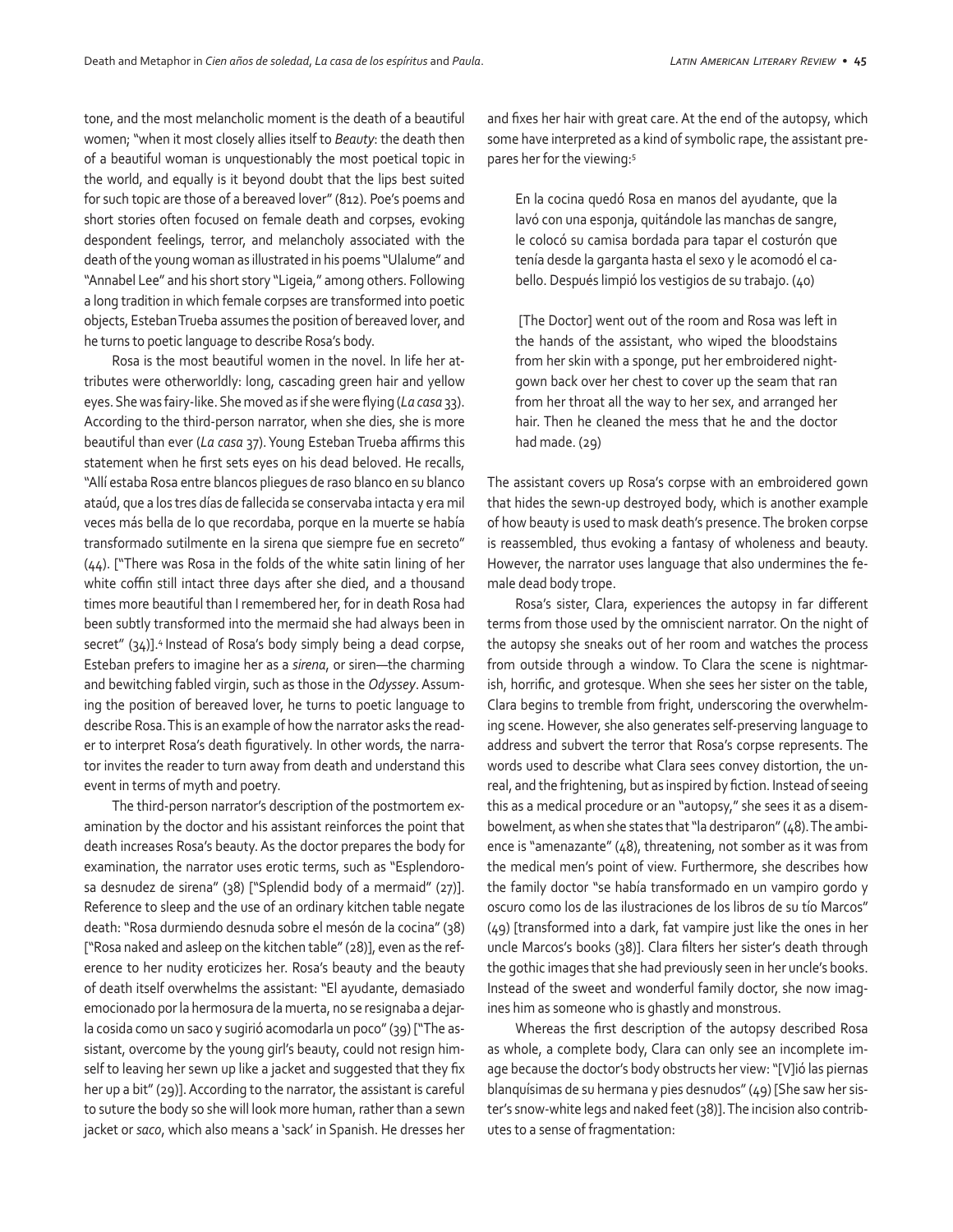En ese momento el doctor Cuevas se apartó y ella pudo ver el horrendo espectáculo de Rosa acostada sobre el mármol, abierta en canal por un tajo profundo, con los intestinos puestos en su lado, dentro de la fuente de la ensalada. (49)

At that moment Dr. Cuevas moved aside and she was able to see the dreadful spectacle of Rosa lying on her back on the marble slab, a deep gash forming a canal down the front of her body with her intestines beside her on the salad platter. (38)

Unlike the previous passage, there is no mention of Rosa's beauty. Rosa has been carved up, her insides placed on a platter, which further underscores the grotesque imagery. Her sister sees her as incomplete, disassociated from her former alive self. Furthermore, Clara describes her sister's head as being "torcida" (49) or twisted with the blood on her hair. Rosa's eyes are closed, but Clara imagines that they are open, and that she can see pleading in her sister's eyes. She also sees the autopsy as humiliating her sister. Clara imagines a chilling scene: a comingling of blood, innards, vampires, and agony.

Unlike the narrative descriptions that negate death by employing metaphors that connote desire, her descriptions reveal a fragmented non-body. The suturing, that the assistant saw as respectful, in Clara's eyes is dehumanizing. She observes that he uses a hooked needle, like those used to sew mattresses. Thus, while the assistant saw suturing as treating the body better than a jacket, to Clara it makes her sister a piece of furniture. For Clara, the nude, broken, dismembered body, is hardly human. She sees a horror fiction scene, not an erotic beauty.

Arguably, Rosa's death shocks and affects Clara profoundly because she identifies closely with her, suggesting that Rosa's death presents a real threat to her own existence. For Clara, Rosa's death is a life-changing event and she does not say a word for nine years afterwards. However, in watching the autopsy, Clara is able to save herself from being completely engulfed by evoking otherness. She creates a distance between her living, whole body and the corpse. Instead of seeing Rosa in terms of sameness, she transforms Rosa into a fragmented non-body and conjures unreal vampiric images she had seen in fiction to mitigate death's terror. Clara does not run away from the corpse immediately, but rather processes death more subjectively. Yet, in the end she turns to metaphors, albeit scary ones as found in fiction, and saves herself from being completely subsumed by death.

Allende deals with Rosa's corpse in a more sustained way as compared to García Márquez's death scenes, which avoid a prolonged engagement with corpses and the trauma they might represent. Furthermore, Allende makes use of different narrative voices, mostly female-centric ones, whereby she can treat Rosas death both objectively and subjectively. Through Clara, Allende demythologizes and de-eroticizes the image of the female corpse, so often roused from the male subject position, especially exploited by the romantics. Allende's treatment of the most beautiful women in her novel might also be explained by Elisabeth Bronfen's supposition on one of her chapters, expressing how "women writers install, comply with, critique and rewrite the cultural image repertoire that links the feminine subject position to a speaking through and out of death" (xiii). That is, when describing Rosas's death, the narrator does so subjectively, unlike García Márquez's treatment of Remedios, *la bella*. In this sense Allende's intervention challenges hegemonies, wherein women are often discursively treated as mere voiceless objects of beauty and contemplation. The female-centered voices then become "force-fields" that challenge patriarchy and other forms of repression (Foreman 294). The attack on patriarchy is unlike García Márquez's novel, whose text, according to John Deveny and Juan Manuel Marcos, "reinforce the patriarchal values" that are at times flagrant (85). Allende's treatment of Rosa undermines the male centered gaze which so often objectifies and aestheticizes female corpses.

#### **Other Literary Deaths**

Yet not all female deaths in Allende's novel are treated in the same manner. While Allende treats the young heroine's body with more attention when compared to García Márquez's descriptions of Remedios, *la bella*, Allende describes life's end for the elderly in a jovial mode that lacks melancholic undertones, so akin to García Márquez's rendition. The many examples of literary deaths illustrate how both authors consistently and in varying degrees erase death via analogous figurative language.

In Allende's *La casa de los espíritus*, the matriarch, Nivea, experiences a ridiculous death. Clara presages that her parents will die, and Nivea responds, humorously, indicating their malfunctioning old car will be the cause. And indeed, the car, which always had unreliable brakes, runs over Nivea as she tries to stop it. A metal sheet, absurdly, strikes and decapitates her. The narrator's ensuing focus on the escapades surrounding Nivea's missing head makes this gruesome end comical. Convinced the community will criticize them for interring her without her head, the family holds a vigil with a closed casket. Clara later finds the head, which she comments is a serious problem since they do not know what to do with it exactly. She decides to store it in the basement, out of sight, where it is forgotten for many years. The head is later buried with Clara's body. Nivea's death is one that is humorous, absurd and grotesque, which is more akin to García Márquez's bizarre deaths.

Esteban Trueba's death also differs from the treatment of those who die young and female. Told from his granddaughter's point of view, his death has almost no mention of his body: "Yo me senté a su lado a esperar con él y la muerte no tardó en llegarle apaciblemente, sorprendiéndolo en el sueño…. Esteban Trueba pudo morir feliz murmurando su nombre, Clara, clarísima, clarividente" (452).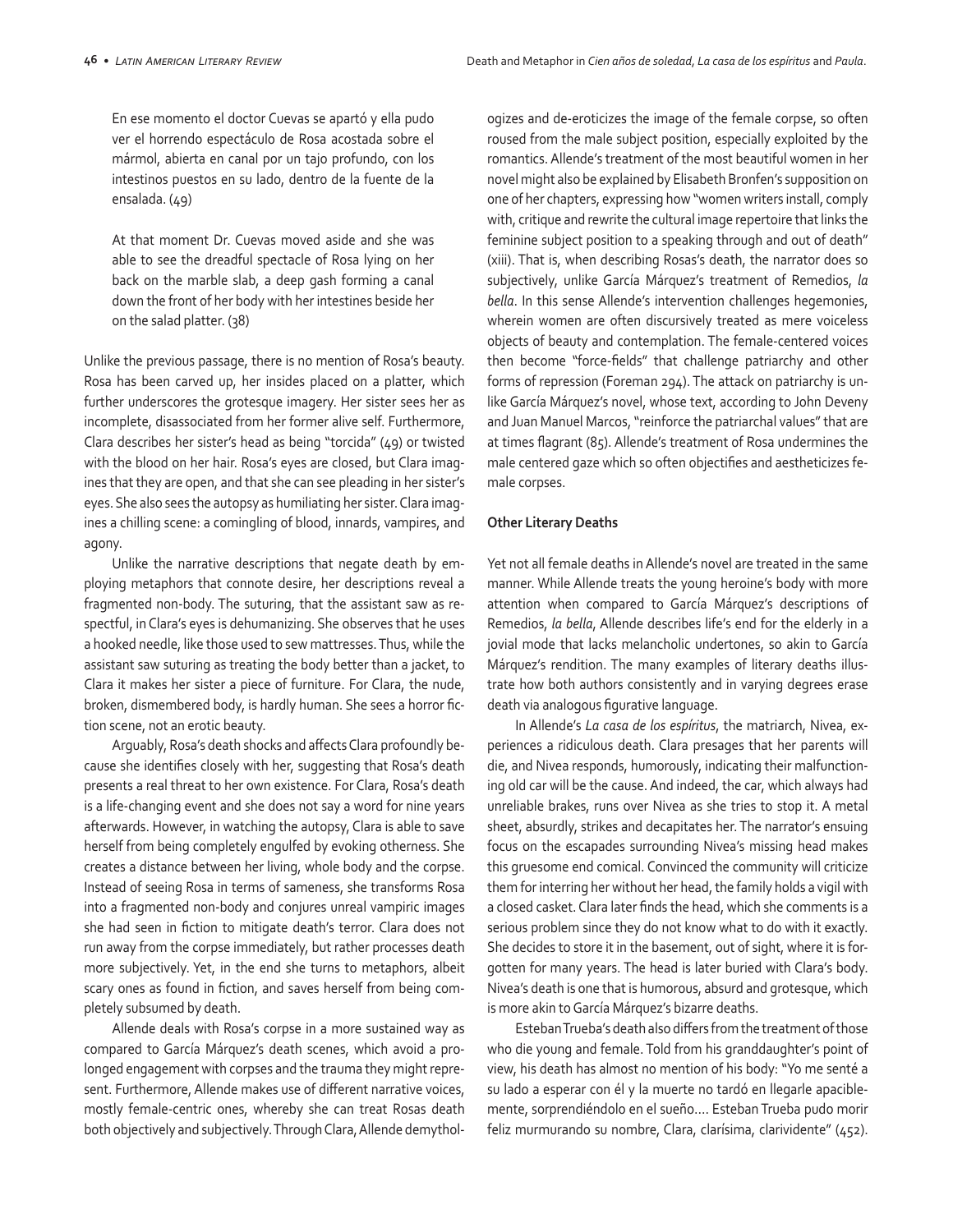["I sat beside him to wait with him, and death was not long in coming, taking him by surprise as he lay sleeping peacefully…. Esteban Trueba was able to die happy, murmuring her name: Clara, clearest, clairvoyant" (431)]. Esteban dies peacefully and happily, his granddaughter, Alba, beside him, joining his wife's ghost. Suggesting that Clara will accompany him in the afterlife makes the finality less threatening, since the specter suggests a continuum and not an absolute rupture with the earthly realm. The description of Trueba's body is unlike that of Rosa's, whose body is described both as a nonhuman entity and a poetic object of contemplation.

The language used to describe bodies conjures a magical otherness that minimizes death's power. That is, the authors go to great lengths in tempering the characters' terrible ends by employing affected language, or other incongruous analogies that convert death into something extraordinary or unusual. Allende's memoir *Paula* employs the same device. *Paula* is a creative nonfiction piece, yet Allende evokes some of the same imagery found in *Cien años de Soledad* and *La casa de los espíritus* to speak of her daughter's premature death. Paula's porphyria-induced coma and passing, especially as narrated in the final pages of the book, is both tragic and imbued with magic and wonder, much like those of the young women in García Márquez's and Allende's fiction.

In *Paula* Allende performs the almost unbearable task of describing her own daughter's fading body by employing her art, writing, as a way to process such a loss. She uses metaphors that suggest beauty, bravery, and peace to soften the great suffering that a daughter's death embodies. This approach is not unlike fiction, whereby authors invite readers to understand death in terms of myth, poetry or anything else that is less death-like, as a means to ward off what this finality represents. In *Paula* her daughter's death is treated intimately and with great sadness that is more clearly linked to the divine, which echoes how the romantics deified death, whereby a loved one could be transformed into "an inseparable immortal" (Ariès 583). This conversion of the corpse into something that undermines material reality is the common thread that links *Cien años de soledad*, *La casa de los espíritus*, and *Paula*; however, in *Paula* Allende intensifies the melancholic language to speak of her daughter's death.

Critics have underscored that the memoir treats Paula's death "nominally" in favor of focusing on Allende's own story. As Linda Maier proposes, "Allende's impulse to take over the spotlight may here be attributed to her parental role and grief and to her quest for creative empowerment in the face of bereavement" (237). Maier writes that the memoir could easily have been titled *Isabel* (237). However, recalling Yalom's words, one can stare at death for only so long. Therefore, Allende's turn away from her dying daughter to focus on the world of the living, and on her life, in particular, is unsurprising. Especially when understanding that she wrote this while Paula—her other self—lay dying.

While most of the memoir centers on Allende's life, at the book's conclusion, the words focus on her daughter's diseased

body, death, and corpse. As Paula is fading into death, Allende describes her daughter in language that evokes the divine. Just like with Remedios and Rosa, a young woman is transformed into a religious icon.<sup>6</sup> Of her fading daughter Allende writes: "En su silla de ruedas, con los ojos vacíos, inmóvil y pálida, ella es un ángel que nos entreabre las puertas divinas para que nos asomemos a su inmensidad" (302) ["In her wheelchair, vacant-eyed, motionless, pale, she is an angel opening doors to the divine so we may glimpse its immensity" (318)]. She uses metaphors to soften the image of the sickly body, transforming it into a celestial image. Later, when she is within hours of passing, the narrator states: "A pesar de todo ha embellecido, las manos y tobillos más finos, el cuello más largo, las mejillas pálidas donde resaltan dramáticas sus largas pestañas negras, su rostro tiene una expresión angélica, como si por fin hubiera expiado las dudas y encontrado la fuente divina que tanto buscó (301-302)" ["But in spite of everything, she is more beautiful: her hands and ankles are finer, her neck longer, her pale cheeks dramatically emphasize her long black eyelashes. Her face has an angelic expression, as if finally she had obliterated all doubt and found the divine fount she had sought so resolutely" (320)]. Here she reverts to the language of serene beauty her omniscient narrator and Esteban Trueba used to describe Rosa's body.

During her coma, Allende imagines that Paula's spirit visits her during her dreams, telling her that Paula is ready to part from the earthly realm. By doing so she reveals a magical connection with her daughter. Paula, according to the narrator, has a serene death surrounded by her family and other loved ones and without pain. Figurative language further transforms Paula's death into a finality conjuring the divine. Paula is transformed into an aestheticized poetic object, yet the author clearly, as her heartbreaking language suggests, transforms Paula into an "inseparable immortal." Allende visualizes that she herself can travel and accompany Paula into the heavens and afterlife:

Comenzó a elevarse y yo subí también colgada de la tela de su vestido. Escuché de nuevo la voz de la Memé: *No puedes ir con ella, ha bebido la poción de la muerte….* pero me impulsé con mis últimas fuerzas y logré aferarme de su mano, dispuesta a no soltarla, y all llegar arriba vi abrirse el techo y salimos juntas. (316)

She began to rise, and I with her, clinging to the cloth of her dress. Again I heard Memé's voice: No one can go with her, she has drunk the potion of death…But I pushed upward with my last strength and grasped her hand, determined not to let go, and when we reached the top of the tower I saw the roof open and we ascended together. (330)

Like Remedios, *la bella*, but without a tinge of comedy, Paula ascends to heaven; however, here Allende imagines that she can accompany her and even assume her identity. Together, mother and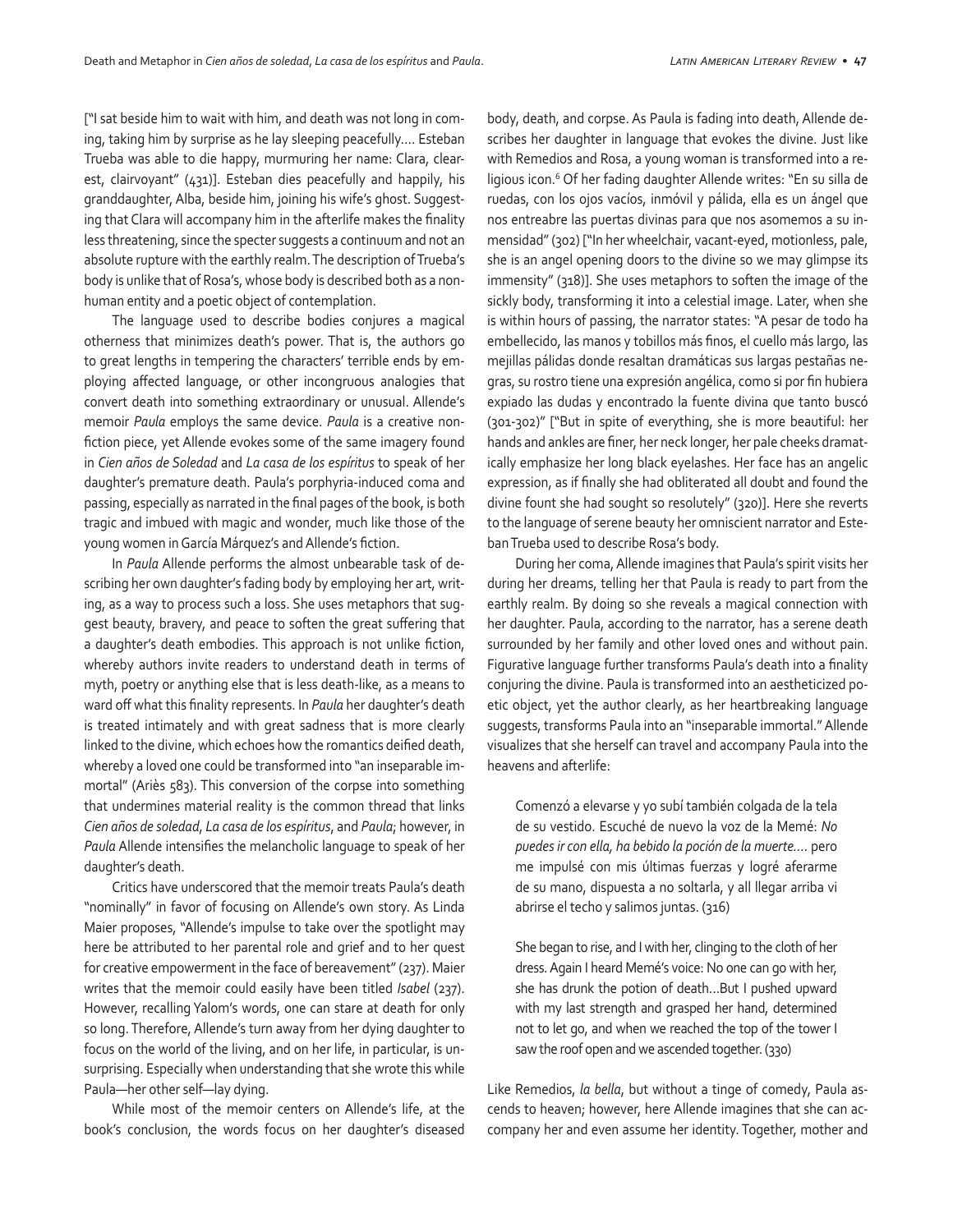daughter travel through the heavens, appreciating the earth one last time. During a type of lucid dream, Allende realizes that Paula has left her body to enter the spiritual and mythic world. During this travel their life energies coalesce. They both dissolve into one, into the magic of the universe. Ultimately, Paula continues to exist in the afterlife as a spirit *and* energy, still connected to the material world. She is part of the earth, sky, and wind, and Allende as well. The memoir ends with the following words "… soy Paula y también soy yo misma soy nada y todo lo demás es esta vida y en otras, inmortal" (316) ["I am Paula and I am also Isabel, I am nothing and all other things in this life and other lives, immortal" (330)]. Allende turns to otherworldly phenomena and the extraordinary, at times inspired by sacred belief systems, to come to terms with a great loss. Moreover, like the young women in her fiction, Allende returns to miracles, ghosts, and affected language in which Paula outshines death and decay. Through aesthetic language that suggests alterity, Allende tries again to rub out Death.7

Death is the loneliest event imaginable, in which we exit the world unaccompanied, lose our bodies, and forever part from the people we love in order to enter the vast unknown. The texts discussed here, whose pages are saturated with deathly themes and cadavers, present a marvelous world in which finalities become amusing events, unreal happenings, or are displaced by descriptions of otherworldly and remarkable dreams. García Márquez's and Allende's texts create fanciful situations that represent a less morbid form of departure from the world, mitigating the finality of death. The discussed literary deaths emphasize the ways wherein it is impossible to stare at Death too long: García Márquez's text uses humor and often converts corpses into thinglike objects. Allende too uses humor, but also turns to poetic metaphors that allow women to speak of death intimately and subjectively. Collectively the texts rely on metaphors that evoke otherness to "soften death's terror."

#### **NOTES**

1 Elisabeth Bronfen in *Over Her Dead Body: Death, Femininity, and the Aesthetic* addresses the ubiquitous overrepresentation of the dead female body in art and literature, but also illustrates how figurative language sublimates death. Figurative language turns away from the corpse and the gloominess it might represent and evokes something other than death. However, this paper illustrates how otherness is employed to speak of both male and female corpses.

<sup>2</sup> See Sergey Zenkin, "Alterity and Sacrality in the Nineteenth Century."

See also Émile Durkheim, *The Elementary Forms of the Religious Life,a Study in Religious Sociology*.

<sup>3</sup> As readers discover at the novel's conclusion, Melquiades is a "Godlike, third-person-omniscient narrator" (Antoni 17-18).

4 All translations are from *The House of the Spirits*.

5 See Phillip Swanson, 163.

6 This article is dedicated to my friend and mentor Maurice Westmoreland (1956 - 2018).

### **WORKS CITED**

Allende, Isabel. *La casa de los espíritus*. Rayo, 2001.

- Allende, Isabel. *The House of the Spirits.* A.A. Knopf, 1985.
- Allende, Isabel. *Paula*. Harper Libros, 1995.
- Antoni, Robert. "Parody or Piracy: The Relationship of 'The House of the Spirits' to 'One Hundred Years of Solitude.'" *Latin American Literary Review*, vol. 16, no. 32, 1988, pp.16–28. *JSTOR*, www.jstor.org/stable/20119492.
- Ariès, Philippe. *The Hour of Our Death: The Classic History of Western Attitudes toward Death over the Last One Thousand Years*. Vintage Books, 1982.
- Becker, Ernest. *The Denial of Death*. Kindle ed., The Free Press, 1973.
- Bell-Villada, Gene H. "Names and Narrative Pattern in 'One Hundred Years of Solitude.'" *Latin American Literary Review*, vol. 9, no. 18, 1981, pp. 37-46. *JSTOR*, www.jstor.org/stable/20119255.
- Bergson, Henri. *Laughter: An Essay on the Meaning of the Comic*. Translated by Cloudesley
- Brereton and Fred Rothwell. The Macmillan Company, 1911.
- Bronfen, Elisabeth. *Over Her Dead Body: Death, Femininity, and the Aesthetic*. Manchester UP, 1992.
- Deveny, John J., Jr., and Juan Manuel Marcos. "Women and Society in *One Hundred Years of Solitude*." Journal of Popular Culture, vol. 22, no. 1, 1988, pp. 83–90.
- Durkheim, Émile. *The Elementary Forms of the Religious Life, a Study in Religious Sociology*. Translated by Joseph Ward Swain: G. Allen & Unwin, 1915, California Digital Library https://archive.org/details/elementaryformso00durk.
- Foreman, P. Gabrielle. "Past-On Stories: History and the Magical Real, Morrison and Allende on Call." *Magical Realism: Theory, History, Community*, edited by Lois Parkinson Zamora and Wendy Farris, Duke UP, 1995, pp. 285-03.
- García Márquez, Gabriel. *Cien años de soledad.* Cátedra, 2005.
- García Márquez, Gabriel. *One Hundred Years of Solitude*. Harper Perennial, 1991.
- Jorgensen, Beth E. "'Un Puñado de Críticos': Navigating the Critical Readings of Isabel Allende's Work." *Latin American Literary Review*, vol. 30, no. 60, 2002, pp. 128–46 . *JSTOR*, www.jstor.org/stable/20119885.